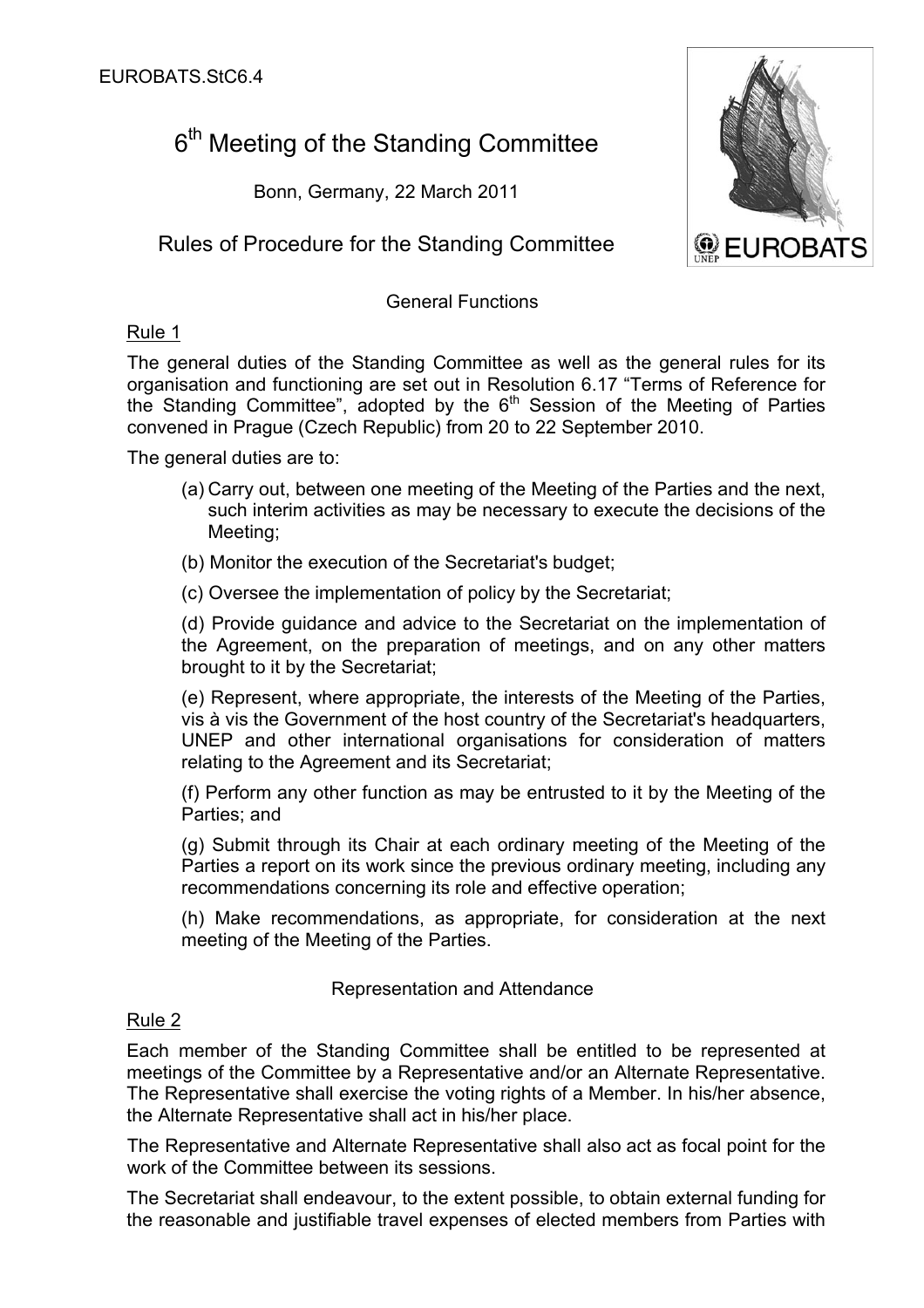economies in transition, and for not more than one representative of such a Party at any one meeting of the Standing Committee;

The Secretariat shall also refund to the Chairman of the Standing Committee, upon request, all reasonable and justifiable travel expenses for travel undertaken on behalf of the Meeting of Parties or on behalf of the Secretariat.

# Rule 3

On behalf of the Committee, the Chair may request the Secretariat to invite any person or organization to participate in meetings of the Committee as observers when their presence is judged useful in the accomplishment of its tasks.

The Chair of the Advisory Committee shall be invited as observer *ex officio*.

## Rule 4

The Members of the Standing Committee shall elect the Chair and the Vice-Chair immediately after the closure of the Meeting of Parties at the same venue.

#### Rule 5

If an extraordinary meeting or a special session of the Meeting of Parties is held between two regular meetings, the host Party of that meeting shall participate in the work of the Committee on matters related to the organisation of the meeting.

#### **Officers**

## Rule 6

The Chair shall preside at meetings of the Committee, approve for circulation the provisional agenda prepared by the Secretariat and maintain liaison with other committees and with the Advisory Committee between meetings of the Committee. The Chair may represent the Committee and the Parties as required within the limits of the Committee's mandate, and shall carry out such other functions as may be entrusted by the Committee.

# Rule 7

The Vice-Chair shall assist in the execution of the Chair's functions, and shall preside at meetings in the absence of the Chair.

# Rule 8

The Secretariat of the Agreement shall provide a secretary for meetings of the Committee.

#### **Elections**

#### Rule 9

If in an election to fill one place no candidate obtains an overall majority in the first ballot, a second ballot shall be taken, restricted to the two candidates obtaining the largest number of votes. If in the second ballot the votes are equally divided, the presiding officer shall decide between the candidates by drawing lots.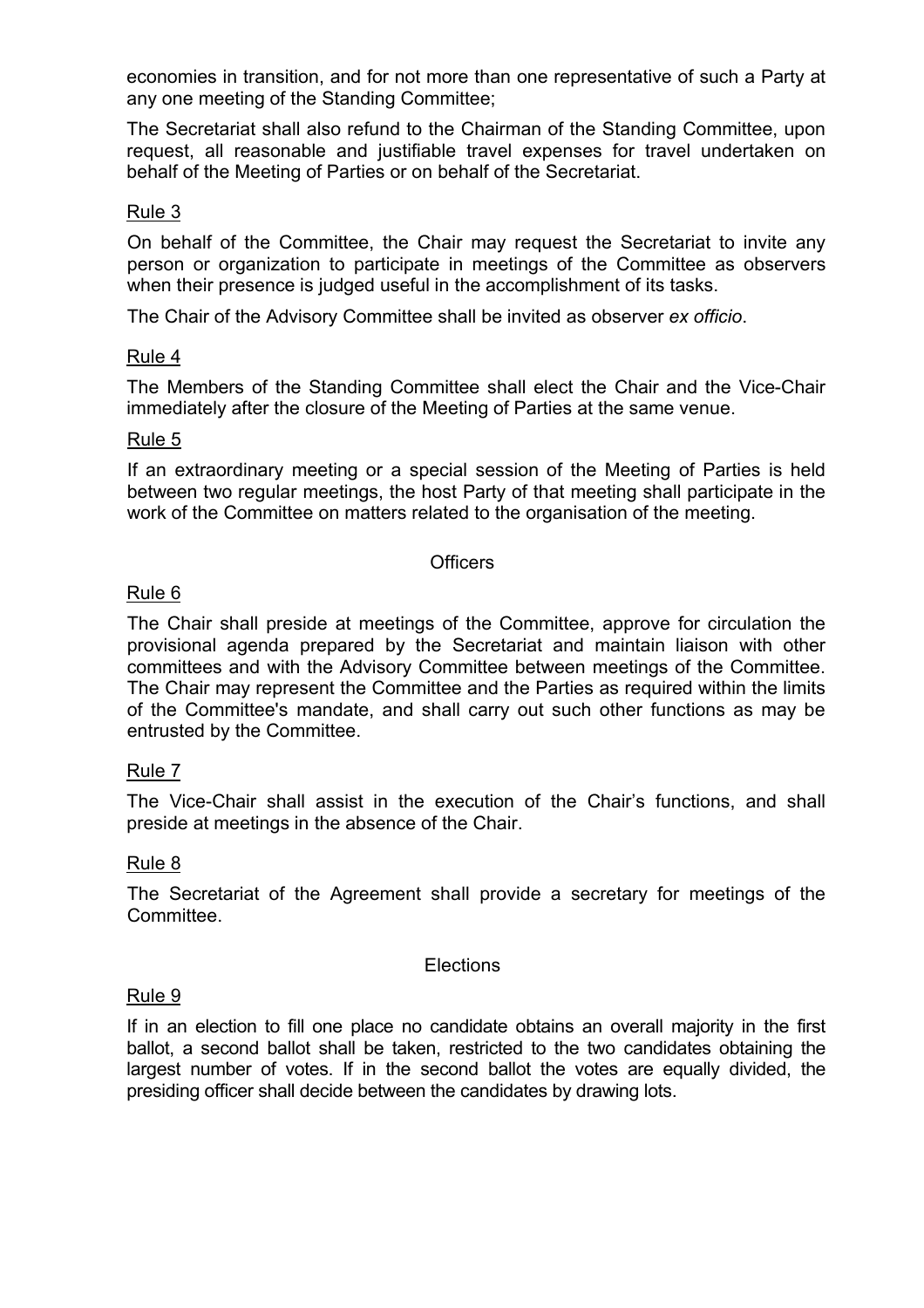## Rule 10

If in the first ballot there is a tie amongst candidates obtaining the second largest number of votes, a special ballot shall be held amongst them for reducing the number of candidates to two.

#### Rule 11

In the case of a tie amongst three or more candidates obtaining the largest number of votes in the first ballot, a special ballot shall be held amongst them for reducing the number of candidates to two. If a tie then results amongst two or more candidates, the presiding officer shall reduce the number to two by drawing lots, and a further ballot shall be held in accordance with Rule 9.

#### Meetings

#### Rule 12

The Committee shall normally have deliberations at least once every year.

## Rule 13

Meetings of the Committee shall be called at the request of the Chair or at least three Members.

#### Rule 14

The time and place of meetings shall be determined by the Chair, in consultation with the Secretariat.

#### Rule 15

Notice of meetings to all Members and the other Parties including the time and venue, shall be given by the Secretariat at least 45 days and, in the case of emergency meetings, at least 14 days in advance of the meeting.

#### Rule 16

A quorum for a meeting shall consist of four Members of the Committee. No decision shall be taken at a meeting in the absence of a quorum.

#### Rule 17

Decisions of the Committee shall be taken by consensus unless a vote is requested by the Chair or by three Members.

#### Rule 18

Decisions of the Committee by voting (pursuant to Rule 17) shall be taken by a simple majority of the Members present. In the case of a tie, the motion shall be considered as rejected.

#### Rule 19

The Secretariat shall prepare the report of each meeting of the Standing Committee and send it to the Parties represented at the meeting. The Secretariat shall take note of comments received within 20 working days of the dispatch of the report and transmit the final report to all the Parties following its approval by the Chair.